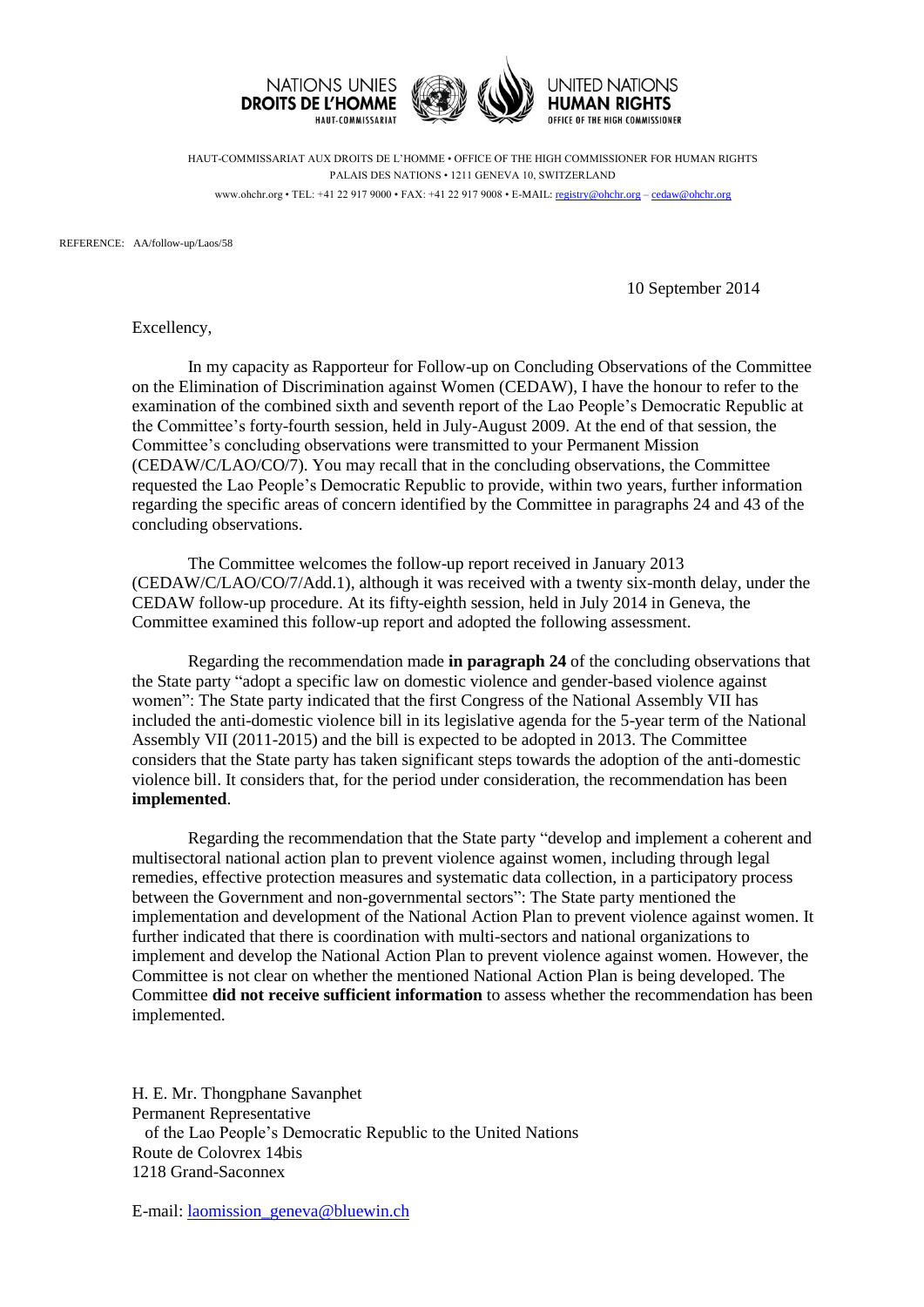

Regarding the recommendation that the State party "raise public awareness, through the media and education programmes, of the fact that all forms of violence against women are a form of discrimination under the Convention and, therefore, are in violation of women's human rights": The State party mentioned awareness campaign among the children and the youth at the primary and the secondary schools, at education institutes and among the villagers at the local communities. It also mentioned messages broadcasted in national and local radios and television programmes and published in newspapers and related media. The State party failed to provide information on whether the programmes mentioned were undertaken after the issuance of the concluding observations. It also failed to provide details on the content and frequency of these programmes. The Committee **did not receive sufficient information** to assess whether the recommendation has been implemented.

Regarding the recommendation that the State party "remove any impediments faced by women victims in gaining access to justice and to immediate means of redress and protection": The State party indicated that the Government made efforts to reduce and eliminate poverty, illiteracy, traditional belief and traditions that violate human rights, which are the main impediments to women's access to justice. The Committee considers that the State party failed to date the actions taken to reduce and eliminate impediments to women's access to justice and to provide information on specific actions taken in this regard. The State party also failed to indicate the actions taken to remove impediments to immediate means of redress and protection. The Committee considers that it **did not receive sufficient information** to assess whether the recommendation has been implemented.

Regarding the recommendation that the State party "implement training for the judiciary and public officials, in particular law enforcement personnel, health-service providers and the Village Mediation Units in order to ensure that they are sensitized to all forms of violence against women and can provide adequate gender-sensitive support to victims": The State party mentioned the existence of training for the judicial and public officers and counselling coordinators at provincial and district levels, and for members of village mediation units. However, the Committee considers that the State party failed to indicate whether the training have been undertaken after the issuance of the concluding observations. It considers that it **did not receive sufficient information** to assess whether the recommendation has been implemented.

Regarding the recommendation that the State party "establish quality counselling services and additional shelters for victims of violence": The State party mentioned the budget provided in 2011 for the construction of accommodation for victims of violence, the construction of counselling offices and the improvement of counselling network. The Committee considers that the State party took steps towards the establishment of quality counselling services and additional shelters for victims of violence. It considers that the recommendation **has been partially implemented**.

Regarding the recommendation that the State party "provide information on the laws and policies in place to deal with violence against women and girls and on the impact of such measures, as well as data and trends on the prevalence of various forms of such violence, disaggregated by age and ethnic group, and undertake studies and/or surveys on the extent of such violence and its root causes": The State party provided detailed information on studies undertaken on violence against women. While noting that the studies were undertaken before the issuance of the concluding observations, the Committee considers that these studies were comprehensive and that the State party provided useful details on their outcomes.

The Committee recommends that, in relation to paragraph 24 of the concluding observations, the State party provide, **in its next periodic report**, additional information on actions taken to:

1) Increase the scope of the anti-domestic violence bill by integrating in it all forms of violence against women, and finalize its adoption;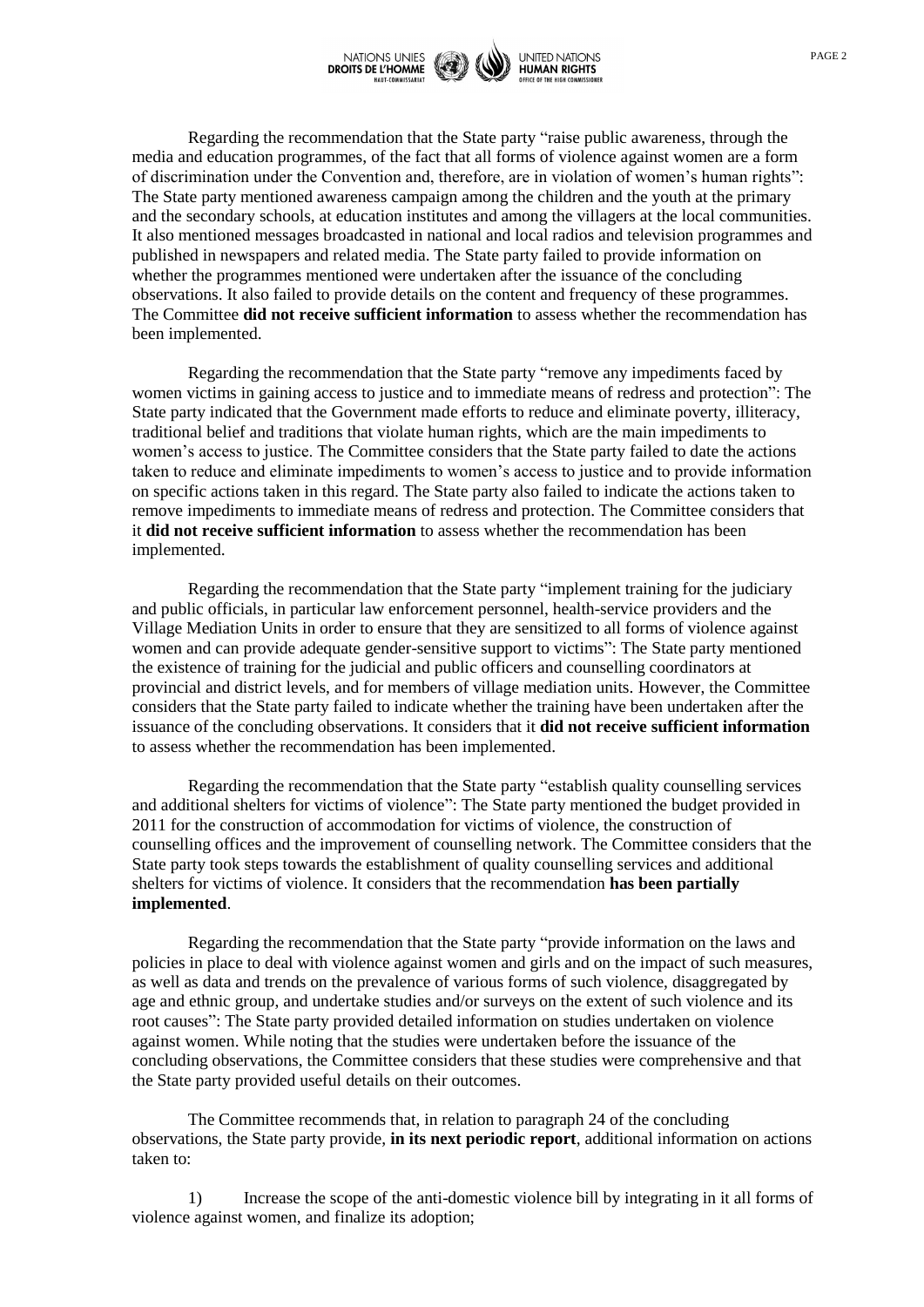

2) Develop and implement a coherent and multisectoral national action plan to prevent violence against women, including through legal remedies, effective protection measures and systematic data collection, in a participatory process between the Government and nongovernmental sectors;

3) Raise public awareness, through the media and education programmes, of the fact that all forms of violence against women are a form of discrimination under the Convention and, therefore, are in violation of women's human rights;

4) Remove any impediments faced by women victims in gaining access to justice and to immediate means of redress and protection;

5) Implement training for the judiciary and public officials, in particular law enforcement personnel, health-service providers and the Village Mediation Units in order to ensure that they are sensitized to all forms of violence against women and can provide adequate gendersensitive support to victims; and

6) Establish quality counselling services and additional shelters for victims of violence.

Regarding the recommendation made in **paragraph 43** of the concluding observations that the State party "adopt a comprehensive gender-sensitive migration policy": The State party indicated that it has not yet enacted such policy. The Committee considers that the recommendation **has not been implemented.**

Regarding the recommendation that the State party "conclude bilateral agreements and memorandums of understanding with countries and regions to which Lao women migrate in search of work, while ensuring that such agreements fully reflect women's human rights and are in conformity with the Convention": The State party indicated that, from 2009 to 2010, it continued the implementation of the bilateral Memorandum of Understanding with its neighbouring countries. The Committee considers that the State party failed to mention bilateral agreements concluded after the issuance of the concluding observations. The Committee **did not receive sufficient information** to assess whether the recommendation has been implemented.

Regarding the recommendation that State party "strengthen its information activities so as to ensure that potential women migrants are fully aware of their rights, as well as of the potential risks of such employment": The State party indicated that, in 2009-2011, the Ministry of Labour and Social Welfare, with the cooperation of the employment services recruitment agencies and the provincial labour department, has jointly organized the workshops and trainings for workers who are working for the domestic labour units and who are preparing to work abroad. The Committee considers that the State party took some actions to provide information to ensure that potential women migrants are fully aware of their rights, as well as of the potential risks of employment abroad. The Committee considers, however, that the State party failed to indicate the measures taken to strengthen its information activities. The Committee **did not receive sufficient information** to assess whether the recommendation has been implemented.

Regarding the recommendation that the State party "introduce gender-responsive policies, legislation and programmes to protect outgoing, returning and incoming women migrant workers, including those who go abroad through informal channels, from all forms of violations of their rights": The State party mentioned the adoption of legal amendments related to the promotion of women's rights and domestic labour management and actions taken to assist and protect the rights and benefits of women migrant women. The Committee considers that the State party failed to indicate whether the actions were taken after the issuance of the concluding observations. It considers that it **did not receive sufficient information** to assess whether the recommendation has been implemented.